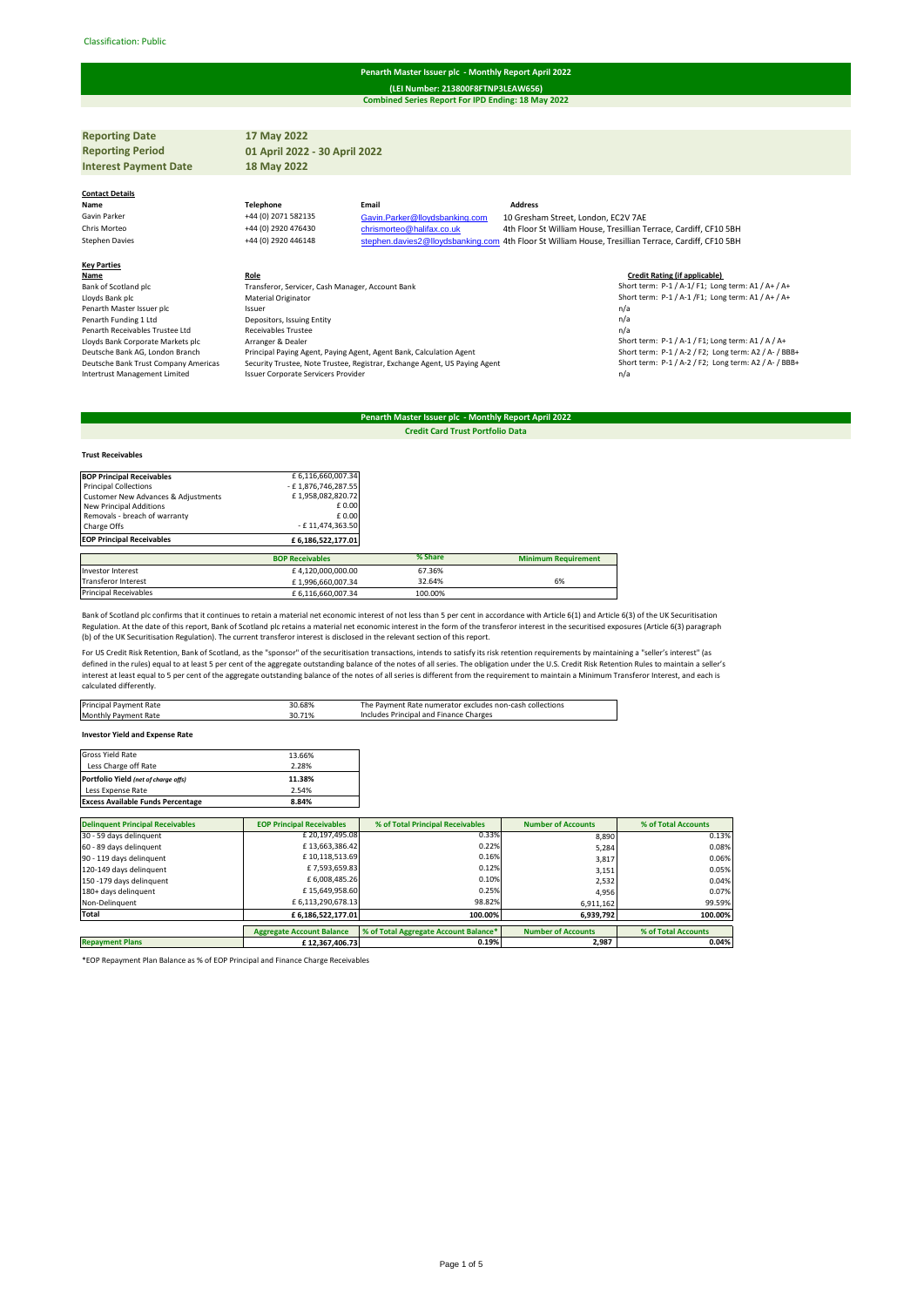# **Penarth Master Issuer plc - Monthly Report April 2022 Credit Card Trust Portfolio Data**

# **Unaudited Stratification Tables as at 30 April 2022**

| <b>Composition by Account Balance</b> | <b>Aggregate Account Balance</b> | % of Total Aggregate Account Balance | <b>Number</b><br>of Accounts | % of Total Accounts |
|---------------------------------------|----------------------------------|--------------------------------------|------------------------------|---------------------|
| Credit Balance                        | - £37,085,795.28                 | $-0.58%$                             | 583,070                      | 8.40%               |
| No Balance                            | £ 0.00                           | 0.00%                                | 2,524,751                    | 36.38%              |
| £0.01 - £5.000.00                     | £3,951,611,892.46                | 61.66%                               | 3,505,535                    | 50.51%              |
| £5,000.01 - £10,000.00                | £1,884,736,841.80                | 29.41%                               | 276,246                      | 3.98%               |
| £10,000.01 - £15,000.00               | £583,863,613.32                  | 9.11%                                | 48.784                       | 0.70%               |
| £15,000.01 - £20,000.00               | £19,570,349.48                   | 0.31%                                | 1.187                        | 0.02%               |
| £20,000.01 or more                    | £5,910,125.04                    | 0.09%                                | 219                          | 0.00%               |
| <b>Total</b>                          | £6,408,607,026.82                | 100.00%                              | 6,939,792                    | 100.00%             |
|                                       |                                  |                                      |                              |                     |
| <b>Composition by Credit Limit</b>    | <b>Aggregate Account Balance</b> | % of Total Aggregate Account Balance | <b>Number</b><br>of Accounts | % of Total Accounts |
| Less than £5,000.00                   | £1,840,995,001.73                | 28.73%                               | 3,695,402                    | 53.25%              |
| £5,000.01 - £10,000.00                | £2,676,984,761.53                | 41.77%                               | 2,340,036                    | 33.72%              |
| £10.000.01 - £15.000.00               | £1,814,043,424.55                | 28.31%                               | 876,220                      | 12.63%              |
| £15,000.01 - £20,000.00               | £ 61,125,443.40                  | 0.95%                                | 24,721                       | 0.36%               |
| £20,000.01 or more                    | £15,458,395.61                   | 0.24%                                | 3,413                        | 0.05%               |
| Total                                 | £6.408.607.026.82                | 100.00%                              | 6,939,792                    | 100.00%             |
|                                       |                                  |                                      |                              |                     |
| <b>Composition by Account Age</b>     | <b>Aggregate Account Balance</b> | % of Total Aggregate Account Balance | <b>Number</b><br>of Accounts | % of Total Accounts |
| Not More Than 6 Months                | £0.00                            | 0.00%                                |                              | 0.00%               |
| Over 6 Months to 12 Months            | £0.00                            | 0.00%                                |                              | 0.00%               |
| Over 12 Months to 24 Months           | £ 211,761,835.04                 | 3.30%                                | 203.608                      | 2.93%               |
| Over 24 Months to 36 Months           | £504,973,139.81                  | 7.88%                                | 545,352                      | 7.86%               |

| Total                                      | £6,408,607,026.82                | 100.00%                              | 6,939,792     | 100.00%             |
|--------------------------------------------|----------------------------------|--------------------------------------|---------------|---------------------|
|                                            |                                  |                                      |               |                     |
| <b>Geographic Distribution of Accounts</b> | <b>Aggregate Account Balance</b> | % of Total Aggregate Account Balance | <b>Number</b> | % of Total Accounts |
|                                            |                                  |                                      | of Accounts   |                     |
| East Anglia                                | £804,152,020.41                  | 12.55%                               | 816,254       | 11.76%              |
| London                                     | £442,501,277.27                  | 6.90%                                | 449,457       | 6.48%               |
| Midlands                                   | £799,421,819.81                  | 12.47%                               | 889,351       | 12.82%              |
| North East England                         | £784,750,742.66                  | 12.25%                               | 906,102       | 13.06%              |
| North West England                         | £719,110,273.46                  | 11.22%                               | 812,266       | 11.70%              |
| Scotland                                   | £576,962,259.81                  | 9.00%                                | 666,965       | 9.61%               |
| South Central England                      | £724.536.417.73                  | 11.31%                               | 724,518       | 10.44%              |
| South East England                         | £664,624,788.50                  | 10.37%                               | 653,858       | 9.42%               |
| South West England                         | £ 614.479.701.37                 | 9.59%                                | 692,410       | 9.98%               |
| Wales                                      | £261,773,360.81                  | 4.08%                                | 293,937       | 4.24%               |
| Other                                      | £16.294.364.99                   | 0.25%                                | 34.674        | 0.50%               |
| Total                                      | £6,408,607,026.82                | 100.00%                              | 6,939,792     | 100.00%             |

Over 36 Months to 48 Months £ 448,896,074.56 7.00% 516,082 7.44% Over 48 Months to 60 Months £ 477,173,653.69 7.45% 570,055 8.21% Over 60 Months to 72 Months £ 460,851,544.85 7.19% 514,202 7.41% Over 72 Months £ 4,304,950,778.87 67.17% 4,590,493 66.15%

# **Waterfall Penarth Master Issuer plc - Monthly Report April 2022**

| <b>Trust Finance Charge Collections</b>  | £68.672.656.17 |
|------------------------------------------|----------------|
| <b>Transferor Interest</b>               | £22.416.800.35 |
|                                          |                |
| Investor Interest                        | £46.255.855.82 |
| <b>Funding 1</b>                         |                |
| <b>Finance Charge Collections</b>        | £40,640,579.35 |
| Interchange                              | £4,760,224,26  |
| <b>Recoveries</b>                        | £855.052.21    |
| Investment proceeds                      | $f$ 0.00       |
| Principal Funding Account Interest       | £ 0.00         |
| Interest accrued on Accumulation Reserve | £ 0.00         |
| <b>Accumulation reserve Draw Amount</b>  | £ 0.00         |
| <b>Total LNI Available Funds</b>         | £46,255,855.82 |
| <b>Application of Funds:</b>             |                |
| Senior Cost Items                        | £28.774.36     |
| <b>Monthly Distribution Amount</b>       | £4.913.355.74  |
| Servicer Payment                         | £3,477,131.77  |
| Aggregate Investor Default Amount        | £7.728.789.51  |
| <b>Excess Available Funds</b>            | £30,107,804.44 |
| Monthly expenses loan amount             | £ 0.00         |
| Accumulation reserve funding             | $f$ 0.00       |
| Junior costs items                       | £1,600.00      |
| <b>Excess Spread</b>                     | £30.106.204.44 |

# **Principal Waterfall**

| <b>Trust Principal Collections</b>                              | £1,876,746,287.55 |
|-----------------------------------------------------------------|-------------------|
| Distributed to Funding 1                                        | £0.00             |
| Funding 1                                                       |                   |
| <b>Principal Collections</b>                                    | £ 0.00            |
| Investor Defaults transferred from LNI Available Funds          | £7,728,789.51     |
| <b>Total LNI Available Principal Amounts</b>                    | £7,728,789.51     |
| <b>Application of Funds:</b>                                    |                   |
| Senior costs shortfall                                          | £ 0.00            |
| Monthly distribution shortfall                                  | £ 0.00            |
| Servicer payment shortfall                                      | £0.00             |
| Expenses loan shortfall                                         | £0.00             |
| Accumulated principal deposited to Principal Funding Account    | £0.00             |
| Principal payments                                              | £0.00             |
| Targeted pre-funding amounts deposited to Principal Funding A/c | £0.00             |
| Loss make Up (Investor Defaults) transferred to Investment A/c  | £7.728.789.51     |
| Total                                                           | £7.728.789.51     |

**Any cash injected into the structure by the sponsor, originator or third parties or other support provided during the period**

None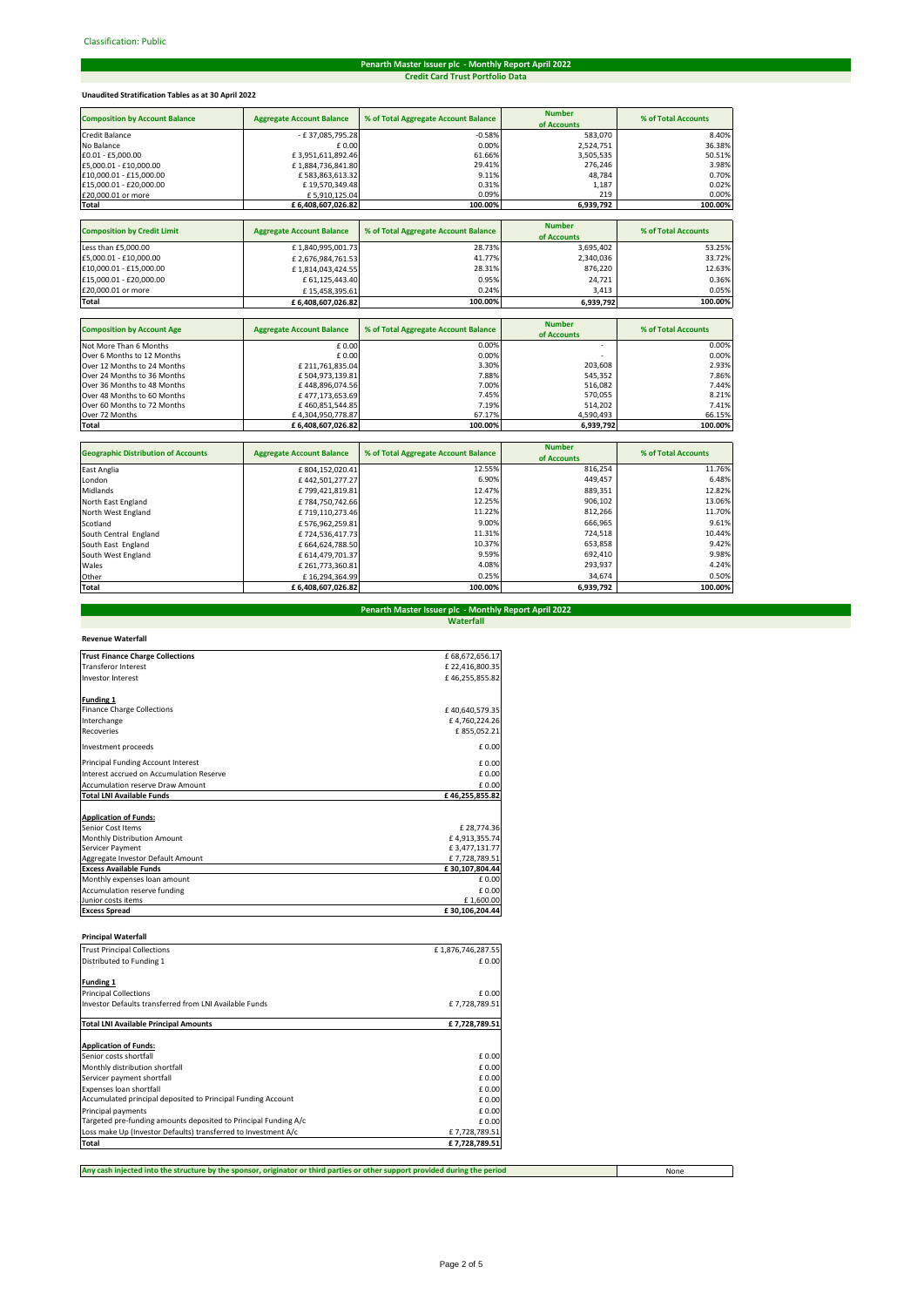# **Penarth Master Issuer plc - Monthly Report April 2022 Notes in Issue as at 30 April 2022**

| Series Name                                                  | Class A: Series 2013-1 A2                   | Class A: Series 2018-1 A2                 | Class A: Series 2018-2 A2                   |
|--------------------------------------------------------------|---------------------------------------------|-------------------------------------------|---------------------------------------------|
| <b>Issue Date</b>                                            | 21 November 2013                            | 26 March 2018                             | 10 October 2018                             |
| <b>ISIN</b>                                                  | XS0991658989                                | XS1779703286                              | XS1885682978                                |
|                                                              |                                             | XS1779703013                              |                                             |
| Cusip<br><b>Stock Exchange Listing</b>                       | n/a<br>LSE                                  | n/a<br>LSE                                | n/a<br>LSE                                  |
| Original Rating*                                             | Aaa/AAA/AAA                                 | Aaa/AAA/AAA                               | Aaa/AAA**                                   |
| Current Rating*                                              | Aaa/AAA**                                   | Aaa/AAA/AAA                               | Aaa/AAA**                                   |
| Currency                                                     | GBP                                         | GBP                                       | GBP                                         |
| <b>Issue Size</b><br>Issue Size (GBP Equivalent)             | £1,300,000,000<br>£1,300,000,000            | £300,000,000<br>£300,000,000              | £500,000,000<br>£500,000,000                |
| <b>Outstanding Amount (GBP)</b>                              | £1,300,000,000                              | £300,000,000                              | £500,000,000                                |
| Nominal Liquidation Amount (GBP)                             | £1,300,000,000                              | £300.000.000                              | £500,000,000                                |
| Scheduled Redemption Date                                    | 18 September 2025                           | 18 March 2023                             | 18 September 2025                           |
| <b>Final Maturity Date</b><br>Reference Rate                 | 18 September 2027<br>Compounded Daily SONIA | 18 March 2025<br>Compounded Daily SONIA   | 18 September 2027<br>Compounded Daily SONIA |
| <b>Current Reference Rate</b>                                | 0.74226%                                    | 0.74226%                                  | 0.74226%                                    |
| Margin                                                       | 0.450%                                      | 0.515%                                    | 0.892%                                      |
| Expected Interest Amount***                                  | £1,231,457.59                               | £299,675.67                               | £649,226.58                                 |
| Interest Amount Paid***<br>Interest paid in currency of Note | £1,231,457.59<br>n/a                        | £299,675.67<br>n/a                        | £649,226.58<br>n/a                          |
| <b>Interest Shortfall</b>                                    | £0.00                                       | £0.00                                     | £0.00                                       |
| Cumulative Interest Shortfall                                | £0.00                                       | £0.00                                     | £0.00                                       |
| Scheduled Principal Payment***                               | £0.00                                       | £0.00                                     | £0.00                                       |
| Principal Amount Paid***<br><b>Principal Shortfall</b>       | £0.00<br>£0.00                              | £0.00<br>£0.00                            | £0.00<br>£0.00                              |
| <b>Cumulative Principal Shortfall</b>                        | £0.00                                       | £0.00                                     | £0.00                                       |
|                                                              |                                             |                                           |                                             |
| Series Name                                                  | Class A: Series 2019-1 A2                   | Class A: Series 2019-1 A3                 |                                             |
| <b>Issue Date</b>                                            | 22 July 2019                                | 22 July 2019                              |                                             |
| <b>ISIN</b>                                                  | XS2022169788<br>XS2022173038                | XS2022173384                              |                                             |
| Cusip                                                        | n/a                                         | n/a                                       |                                             |
| <b>Stock Exchange Listing</b>                                | LSE                                         | LSE                                       |                                             |
| Original Rating*                                             | Aaa/AAA/AAA                                 | Aaa/AAA**                                 |                                             |
| Current Rating*<br>Currencv                                  | Aaa/AAA/AAA<br>GBP                          | Aaa/AAA**<br>GBP                          |                                             |
| <b>Issue Size</b>                                            | £300.000.000                                | £500,000,000                              |                                             |
| Issue Size (GBP Equivalent)                                  | £300,000,000                                | £500,000,000                              |                                             |
| <b>Outstanding Amount (GBP)</b>                              | £300,000,000                                | £500,000,000                              |                                             |
| Nominal Liquidation Amount (GBP)                             | £300,000,000                                | £500,000,000                              |                                             |
| Scheduled Redemption Date<br><b>Final Maturity Date</b>      | 18 July 2022<br>18 July 2024                | 18 July 2024<br>18 July 2026              |                                             |
| Reference Rate                                               | Compounded Daily SONIA                      | Compounded Daily SONIA                    |                                             |
| <b>Current Reference Rate</b>                                | 0.74226%                                    | 0.74226%                                  |                                             |
| Margin                                                       | 0.700%                                      | 0.850%                                    |                                             |
| Expected Interest Amount***<br>Interest Amount Paid***       | £343,771.56<br>£343,771.56                  | £632,541.64<br>£632,541.64                |                                             |
| Interest paid in currency of Note                            | n/a                                         | n/a                                       |                                             |
| <b>Interest Shortfall</b>                                    | £0.00                                       | £0.00                                     |                                             |
| Cumulative Interest Shortfall                                | £0.00                                       | £0.00                                     |                                             |
| Scheduled Principal Payment***<br>Principal Amount Paid***   | £0.00<br>£0.00                              | £0.00<br>£0.00                            |                                             |
| <b>Principal Shortfall</b>                                   | £0.00                                       | £0.00                                     |                                             |
| Cumulative Principal Shortfall                               | £0.00                                       | £0.00                                     |                                             |
| Series Name                                                  | Class B: Series 2014-2 B1                   | Class C: Series 2014-2 C1                 | Class D: Series 2014-2 D1                   |
|                                                              |                                             |                                           |                                             |
| <b>Issue Date</b>                                            | 20 October 2014                             | 20 October 2014                           | 20 October 2014                             |
| <b>ISIN</b>                                                  | XS1117709219                                | XS1117709649                              | XS1117710142                                |
| Cusip<br><b>Stock Exchange Listing</b>                       | n/a<br>LSE                                  | n/a<br>LSE                                | n/a<br>LSE                                  |
| Original Rating*                                             | Aa3/A+/A                                    | Baa1/A-/BBB+                              | n/a                                         |
| Current Rating*                                              | Aa3/AA-/A                                   | A3/A/BBB+                                 | n/a                                         |
| Currency<br><b>Issue Size</b>                                | GBP                                         | GBP                                       | GBP                                         |
| Issue Size (GBP Equivalent)                                  | £600,000,000<br>£600,000,000                | £120,000,000<br>£120,000,000              | £500,000,000<br>£500,000,000                |
| <b>Outstanding Amount (GBP)</b>                              | £600,000,000                                | £120,000,000                              | £500,000,000                                |
| Nominal Liquidation Amount (GBP)                             | £600,000,000                                | £120,000,000                              | £500,000,000                                |
| <b>Scheduled Redemption Date</b>                             | 18 September 2025                           | 18 September 2025                         | 18 September 2028                           |
| <b>Final Maturity Date</b><br>Reference Rate                 | 18 September 2027                           | 18 September 2027                         | 18 September 2030                           |
| <b>Current Reference Rate</b>                                | Compounded Daily SONIA<br>0.74226%          | <b>Compounded Daily SONIA</b><br>0.74226% | Compounded Daily SONIA<br>0.74226%          |
| Margin                                                       | 1.327%                                      | 1.827%                                    | 0.580%                                      |
| Expected Interest Amount***                                  | £986,441.75                                 | £244,959.58                               | £525,281.37                                 |
| Interest Amount Paid***                                      | £986,441.75                                 | £244,959.58                               | £525,281.37                                 |
| Interest paid in currency of Note                            | n/a                                         | n/a                                       | n/a                                         |
| <b>Interest Shortfall</b><br>Cumulative Interest Shortfall   | £0.00<br>£0.00                              | £0.00<br>£0.00                            | £0.00<br>£0.00                              |
| Scheduled Principal Payment***                               | £0.00                                       | £0.00                                     | £0.00                                       |
| Principal Amount Paid***                                     | £0.00                                       | £0.00                                     | £0.00                                       |
| <b>Principal Shortfall</b>                                   | £0.00                                       | £0.00                                     | £0.00                                       |
| Cumulative Principal Shortfall                               | £0.00                                       | £0.00                                     | £0.00                                       |

\* Rating - Moody's/S&P/Fitch as at 30 April 2022

\*\* Rating - Moody's/Fitch as at 30 April 2022

\*\*\* Includes payment up to interest payment date.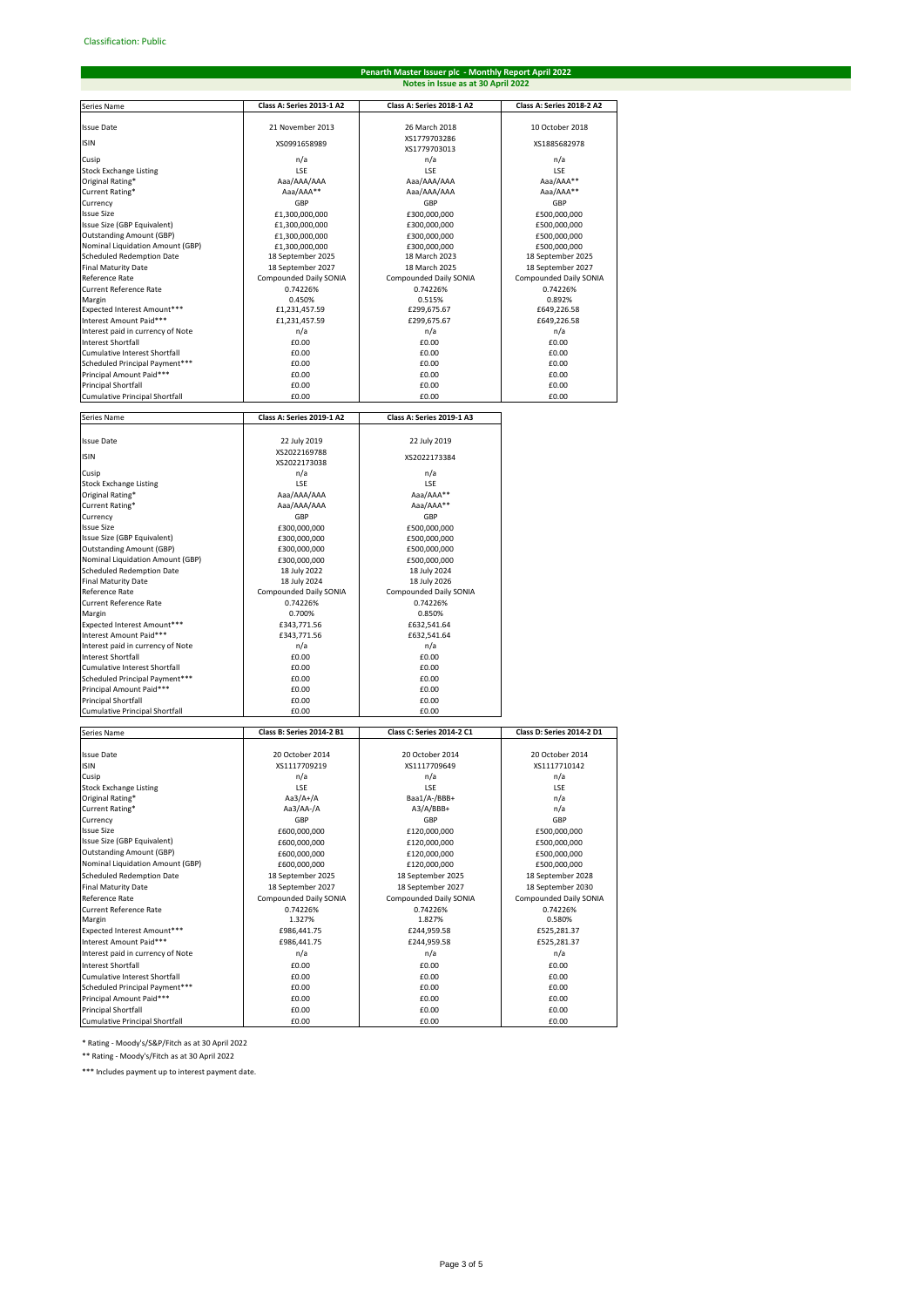### Classification: Public#

#### **Credit Enhancement Penarth Master Issuer plc - Monthly Report April 2022**

# **Credit Enhancement**

| <b>Credit Enhancement</b> |                                   |            |                    |                              |
|---------------------------|-----------------------------------|------------|--------------------|------------------------------|
|                           | <b>Nominal Liquidation Amount</b> | % of Total | <b>Enhancement</b> | Required Credit Enhancement* |
| Class A Notes             | £2,900,000,000                    | 70.4%      | 29.6%              | 15.5%                        |
| Class B Notes             | £600,000,000                      | 14.6%      | 15.0%              | 9.0%                         |
| Class C Notes             | £120,000,000                      | 2.9%       | 12.1%              | 7.0%                         |
| Class D Notes             | £500,000,000                      | 12.1%      |                    |                              |
|                           |                                   |            |                    |                              |

Total notes **E4,120,000,000** 100.0% **I** 

\* Credit enhancement represents subordinated notes as a proportion of total notes in issue. Required credit enhancement is currently 15.5% for 2018-1 A2 and 2018-2 A2 notes, 15.0% for the 2013-1 A2 note, 14.5% for 2019-1 A2 notes and 11.0% for the 2019-1 A3 note.

All Class A notes will benefit from the highest then outstanding requirement, currently 15.5% credit enhancement until the 2018-2 A2 note redeems, which is expected in September 2025.

The numbers stated above are exclusive of any Required Series Cash Reserve Account Amount, where applicable (typically 3.77% of the Nominal Liquidation Amount of the Related Loan Note<br>where the Originator Rating Trigger is

# **Excess Available Funds Percentage**

| <b>Reserves</b>                                  |        |
|--------------------------------------------------|--------|
| Excess Available Funds - 3 Month Average Trigger | 0%     |
| 3 Month Average                                  | 9.75%  |
| 2 Month Previous                                 | 10.00% |
| 1 Month Previous                                 | 10.41% |
| <b>Current Month</b>                             | 8.84%  |

### **Accumulation Reserve**

| Accumulation Reserve - Required Amount      |  |
|---------------------------------------------|--|
| <b>Accumulation Reserve - Actual Amount</b> |  |
|                                             |  |

**Series Cash Reserve**<br>Series Cash Reserve - Required Amount **£0.00 Example 2.000 Example 2.000** Series Cash Reserve - Actual Amount **2008** 2010 2021 2022 2023 2024 2024 2022 2023 2024 2022 2023 2024 2022 2023

Provides liquidity support in relation to shortfalls of interest payable on certain Class A series. A Cash Reserve Fund will be funded upon the requisite ratings downgrage. (See Ratings Triggers).

| <b>Ratings and Triggers</b>          |                      |                                        |                                 |                                                                       |  |
|--------------------------------------|----------------------|----------------------------------------|---------------------------------|-----------------------------------------------------------------------|--|
|                                      |                      | <b>Required Rating</b>                 | <b>Current Rating</b>           |                                                                       |  |
| <b>Transaction Party</b>             | <b>Name</b>          | (Moody's/S&P/Fitch)                    | (Moody's/S&P/Fitch)             | <b>Consequences of Trigger Breach</b>                                 |  |
| Account Banks:                       | Bank of Scotland plc | Short Term: P-1 / A-1 / F1             | Short term: P-1 / A-1/ F1; Long | Within 60 days from the downgrade below the minimum rating            |  |
| - Trust Account Bank                 |                      | Long Term: A2/ n/a / A                 | term: A1 / A+ / A+              | open substitute accounts at a suitable Qualified Institution and      |  |
| - Funding 1 Account Bank             |                      |                                        |                                 | transfer all funds standing to the credit of the accounts to the      |  |
| - Issuer Account Bank                |                      |                                        |                                 | substitute accounts.                                                  |  |
| Series Cash Reserve Account          | Bank of Scotland plc | Moody's - Short term P1, long term A2; | Short term: P-1 / A-1/ F1; Long | Requirement to increase the series cash reserve account to the        |  |
| (Bank of Scotland plc credit rating) |                      | S&P - Short term A2                    | term: A1 / A+ / A+              | specified targeted amount for certain class A notes (where stated     |  |
|                                      |                      |                                        |                                 | in the Final Terms or Drawdown Prospectus for the specific notes).    |  |
| Transferor                           | Bank of Scotland plc | Long Term: Baa2,BBB+,BBB+              | Short term: P-1 / A-1/F1; Long  | Notification Event taking place and legal title to the Receivables to |  |
|                                      |                      |                                        | term: A1 / A+ / A+              | be transferred to the Receivables Trustee.                            |  |
| <b>Material Originator</b>           | Lloyds Bank plc      | Long Term: Baa2,BBB+,BBB+              | Short term: P-1 / A-1 /F1; Long | Perfection of Title                                                   |  |
|                                      |                      |                                        | term: A1 / A+ / A+              | Rapid amortisation of notes, principal and interest paid monthly      |  |
|                                      |                      |                                        |                                 | and all series of notes become pass through.                          |  |
|                                      |                      |                                        |                                 |                                                                       |  |

**Penarth Master Issuer plc - Monthly Report April 2022**

# **Non Rating Triggers**

| <b>Events</b>                          | <b>Test</b>                                                                                                                                                                                                                                                                                                                                                                                                                                                                                                                                                                                                                                                                                                                                                   | <b>Consequence</b>                                                                                                                                              | <b>Occurrence</b> |
|----------------------------------------|---------------------------------------------------------------------------------------------------------------------------------------------------------------------------------------------------------------------------------------------------------------------------------------------------------------------------------------------------------------------------------------------------------------------------------------------------------------------------------------------------------------------------------------------------------------------------------------------------------------------------------------------------------------------------------------------------------------------------------------------------------------|-----------------------------------------------------------------------------------------------------------------------------------------------------------------|-------------------|
| <b>Early Redemption Events</b>         | Breach of Minimum Transferor Interest (<6%);<br>Excess Available Funds trigger (3 month average less than or equal to<br>0%);<br>Principal outstanding of the notes is higher than the eligible receivables<br>available in the trust;<br>Any series not paid down on its scheduled redemption date;<br>Trust Pay Out Events;<br>Trust Series Pay Out Events; and<br>Taxes imposed on Funding 1 Loan Note Issuer.                                                                                                                                                                                                                                                                                                                                             | Rapid Amortisation (or, in some cases, Regulated Amortisation on<br>notes issued prior to 2019).                                                                | No                |
| <b>Servicer Termination Events</b>     | Servicer Insolvency Event;<br>Unremedied Servicer payment default;<br>Failure to comply with any of its other covenants or obligations;<br>Non permitted delegation by the Servicer of its duties; and<br>Any representation, warranty or certification was incorrect when made<br>and which has a Material Adverse Effect on the interests of the Investor<br>Beneficiaries and is unremedied for a period of 60 days.                                                                                                                                                                                                                                                                                                                                       | Termination of appointment of Servicer.                                                                                                                         | No                |
| <b>Cash Manager Termination Events</b> | Cash Manager Insolvency Event;<br>Unremedied default;<br>Failure to comply with any of its other covenants or obligations;<br>Non permitted delegation by the Cash Manager of its duties; and<br>Any representation, warranty or certification was incorrect when made<br>and which has a Material Adverse Effect on the interests of the Investor<br>Beneficiaries and is unremedied for a period of 60 days.                                                                                                                                                                                                                                                                                                                                                | Termination of appointment of Cash Manager.                                                                                                                     | No                |
| <b>Notification Events</b>             | Insolvency Event in relation to the Transferor;<br>Transferor fails to pay any sum due from it to the Receivables Trustee<br>within permitted time and is not remedied; and<br>- Transferor's long-term senior unsecured indebtedness as rated by any of<br>S&P, Moody's or Fitch were to fall below BBB+, Baa2 or BBB+.                                                                                                                                                                                                                                                                                                                                                                                                                                      | Obligors being notified of the sale to the Receivables Trustee and<br>legal title to the Securitised Portfolio being transferred to the<br>Receivables Trustee. | No                |
| <b>Issuer Events of Default</b>        | Various occurrences, including:<br>Non-payment of interest or principal on any note of the relevant Note<br>Series;<br>Material breach of contractual obligations by the Issuer;<br>Judgment is made against the Issuer and continues unsatisfied;<br>Enforcement action is taken against the assets of the Issuer;<br>Insolvency event in relation to the Issuer;<br>An order is made or an effective resolution is passed for the winding-up,<br>liquidation or dissolution of the Issuer;<br>Failure by the Issuer to take any action to perform and comply with its<br>obligations under the Related Documents; and<br>It becomes unlawful for the Issuer to perform or comply with its<br>obligations under or in respect of the notes of a Note Series. | An Enforcement Notice may be issued to the Issuer declaring the<br>Notes to be immediately due and payable and the security<br>enforced.                        | <b>No</b>         |

Ratings values taken at 30 April 2022